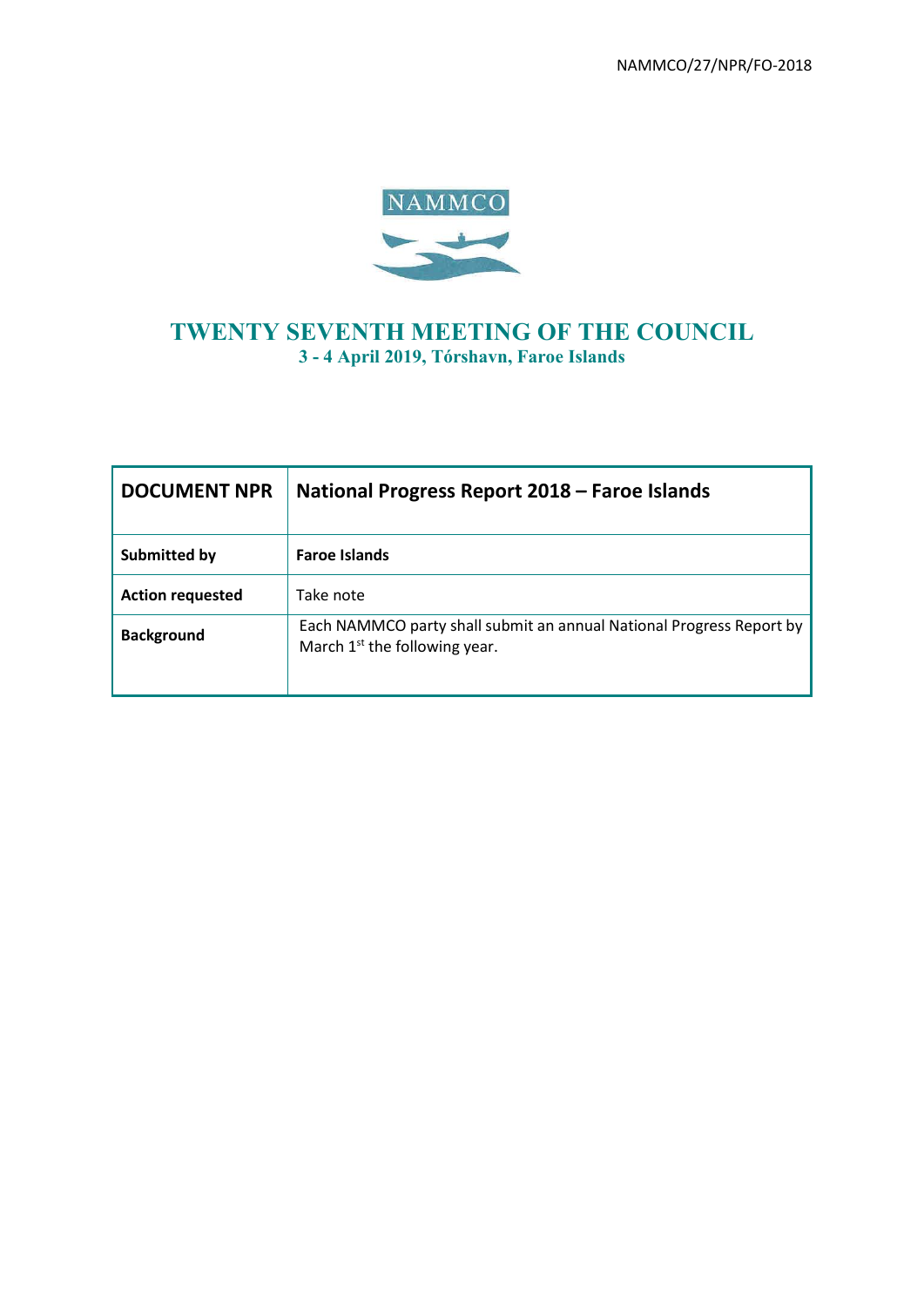# **FAROE ISLANDS PROGRESS REPORT ON MARINE MAMMALS 2018**

By Bjarni Mikkelsen, Maria Dam and Katrin Hoydal

# **I. INTRODUCTION**

This report summarises research on cetaceans and pinnipeds conducted in the Faroe Islands in 2018, by the Museum of Natural History and the Environment Agency.

# **II. RESEARCH BY SPECIES 2018**

### **II.a Species/Stocks studied**

- Grey seal (*Halichoerus grypus*) abundance, hunting statistics
- Pilot whale (*Globicephala melas*) landed animals, tagged animals
- Northern bottlenose whale (*Hyperoodon ampullatus*) stranded animals

#### **II.b Field work**

In 2018, biological samples, for age, reproduction and diet studies, were collected from a total of 115 **pilot whales**, by the Natural History Museum – from the drives in Borðoyarvík on 1 July (26 samples), Tórshavn on 24 July (51) and Tórshavn on 30 July (38). Also, tissue samples from the same animals were stored for genetic and contaminant studies. In addition, flipper pairs were collected from 120 animals, for a study on calcification and diversity of bone structures.

In 2018, the Environment Agency took samples of **pilot whales**in connection with grinds in Gøta 22 May, Tórshavn 24 July and 30 July. In all, 78 individual samples of muscle and blubber, and liver and kidney tissue samples were taken. In addition, muscle, blubber, liver and kidney were taken from 4 fetuses from the grind in Gøtu, and gall samples were taken from 6 individuals in the July  $30<sup>th</sup>$  grind.

On September 5, the Museum tagged four **pilot whales** with satellite transmitters. A small pod counting fifteen whales, spotted north of the island Vágoy, was driven to the bay of Bøur. The pod was lead gently towards the shore, where most animals pertly stranded. Satellite transmitters were attached to the dorsal fin of four whales, during the one-hour tagging operation, thereafter,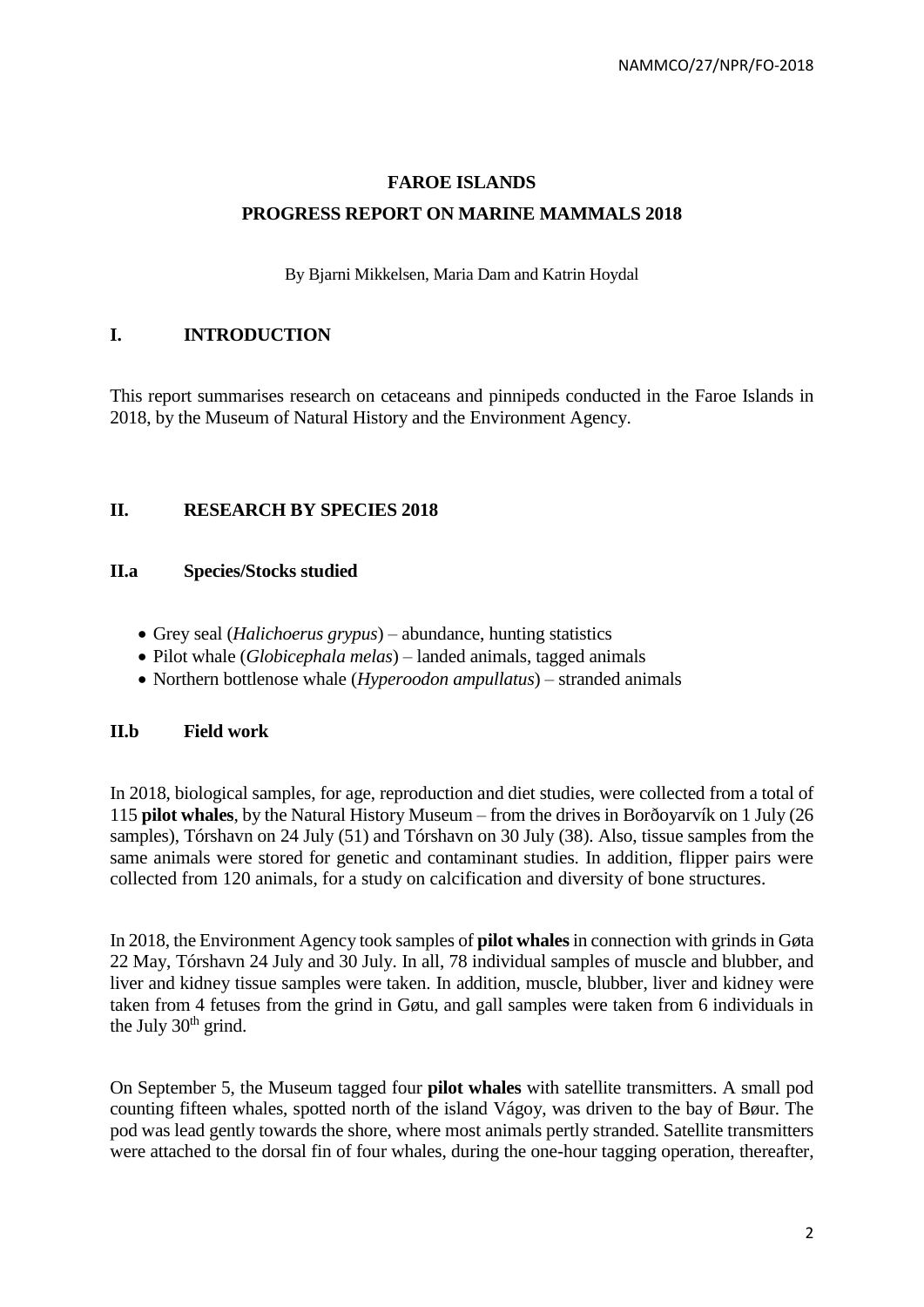the pod swam to sea again. This is the sixth tagging event in a dedicated tracking programme, with the objective to determine the management unit of pilot whales recruiting to the hunt in the Faroe Islands.

A programme for estimating the abundance of **grey seals** started in 2018. During summer, the shoreline of the archipelago was surveyed from boat and all seals hauling-out and in the water were counted. Each island was visited from one to three times, except the southernmost island Suðuroy with no visit. In high-density areas, footages captured from a drone were used for the seal counts, and this improved accuracy considerable. The programme will continue in 2019, this time expanded with studies using camera traps and satellite tracking, in order to get the most accurate population estimate.

From the stranding of four **bottlenose whales** in Hvalba, biological data was delivered to the Museum of Natural History.

# **II.c Laboratory work**

The biological material collected from **pilot whales**in 2017 has been prepared ready for finalizing the analysis of age, reproduction and diet.

The Environment Agency are regularly collecting **pilot whale** samples for a tissue bank, where the aim is to take samples from three schools a year, with generally 25 individuals from each. In addition to a monitoring program as outlined in Table 1, research activities are done as projects and when funding allows. Such projects could be to investigate the presence of chemicals of emerging environmental concern and elucidate potential negative impact of pollutants on pilot whales are undertaken. In 2017, samples of pilot whales were included in a Nordic Council of Ministers supported study of new per- and polyfluorinated alkyl substances, as arranged and coordinated by the Nordic Screening group, see also [www.nordicscreening.org.](http://www.nordicscreening.org/) The results will be reported in 2019 in a TemaNord report 2019:515: PFASs in the Nordic environment (in prep.).

In addition to securing samples suitable for contaminants analyses, the sampling of **pilot whales** in recent years have included sampling for RNA and DNA analyses. These studies are mainly done as student projects either at the Environment Agency, or at the University of the Faroe Islands in connection with laboratory courses in molecular biology. The gall samples are being analysed at the University of Stavanger, Norway, in research encompassing metabolism pathways studies and proteomics.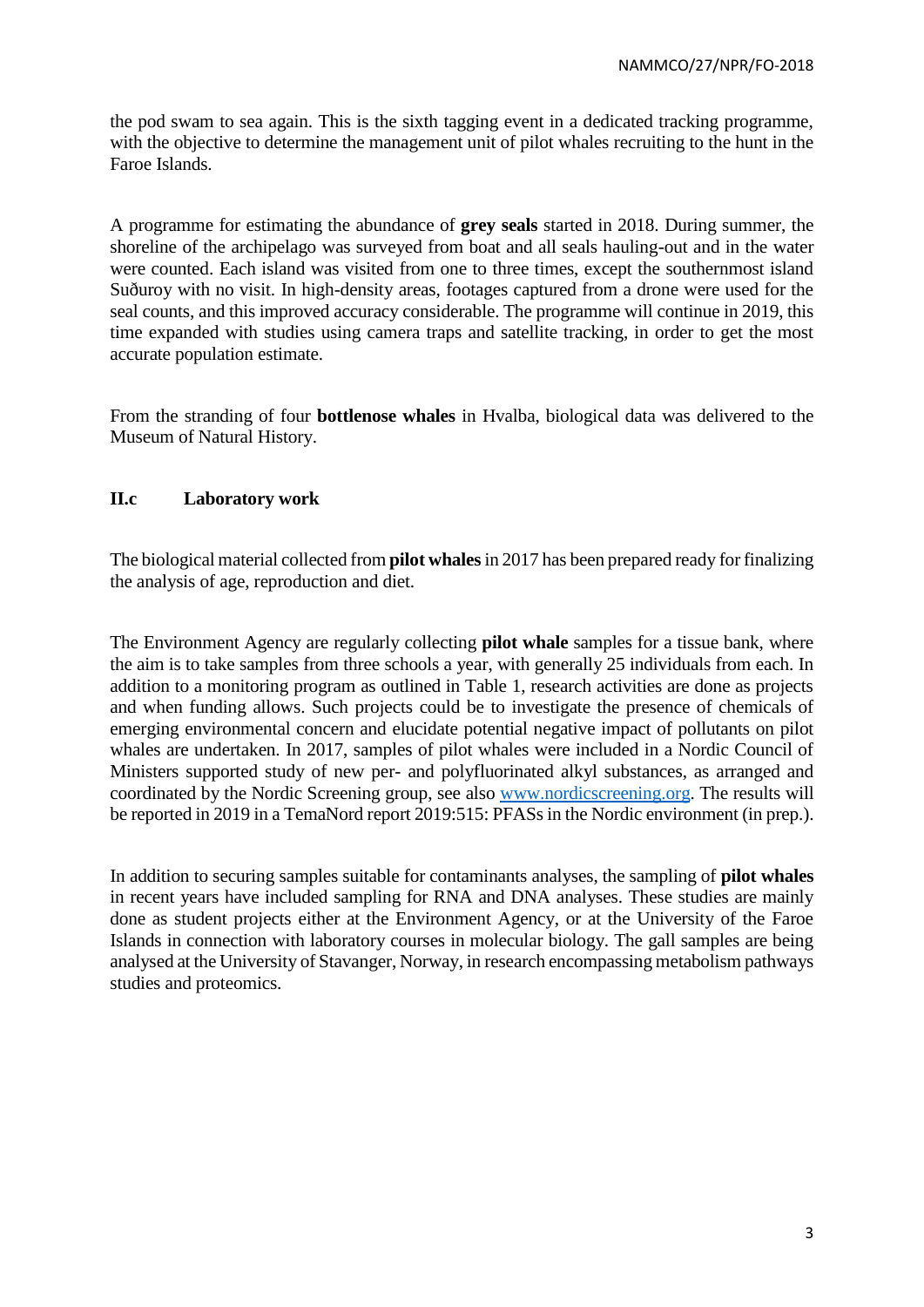| <b>Matrix (tissue)</b><br>blubber & muscle |                                                                        | kidney               | liver                                         | blubber /<br>$liver***$                                           | blubber*                        |
|--------------------------------------------|------------------------------------------------------------------------|----------------------|-----------------------------------------------|-------------------------------------------------------------------|---------------------------------|
| Frequency<br><b>of</b><br>sampling         | yearly, pref. from 3 schools, focus incr. on juv. males for timetrend  |                      |                                               |                                                                   |                                 |
| number of samples<br>analysed per year     | 25                                                                     | 15                   | 15                                            | 5                                                                 | 5                               |
| Tissue analysed for:                       | Blubber:Legacy<br>persistent organic<br>pollutants\$<br>Muscle:metals£ | Cadmium,<br>dry mass | Mercury,<br>selenium,<br>cadmium,<br>dry mass | Perfluoroalkyl<br>substances,<br>polybrominated<br>diethyl ethers | hexabromo<br>cyclo-<br>dodecane |

Table 1. Pollutants in the pilot whale monitoring program of the Environment Agency.

\*Time trends

\*\* PFAS is analysed in liver

\$ PCB, HCH, HCB, DDT, DDE, and from ca. ½ of the samples even o,p-isomer DDT and metabolites, CHL, Mirex, Toxaphene.

£ Mercury, selenium, dry mass and stable N and C isotopes

# **II.d Other studies**

In the Faroe Islands, it is legal for salmon farmers to cull **grey seals** interacting with the installations, as a protective act. From 2018, salmon farmers have been legislated to deliver monthly removal numbers to the authorities. However, salmon farmers have reported these numbers indirectly to the Museum of Natural History for some years now, giving reliable removal numbers back to 2014.

#### **II.e Research results**

The **pilot whale** pod tagged with satellite transmitters on September 5 left the islands in a westward direction. After reaching the slope of the Faroe Plateau, the group took a southward direction, towards the Rockall Plateau. At this point, one tagged animal left the others. Reaching the Plateau, the main group took a southeastward direction towards the continental shelf, and continued southward in the trench between here and the Rockall Plateau. They continued south to approximately  $50^0$ N when turning north again. The single animal moved east, to the eastern slope of the Faroe-Shetland channel. Hereafter it moved north, towards the Norwegian Sea, when contact was lost, at  $63^0$ N. The last tag terminated after 50 days.

The results from the contaminants analyses of **pilot whales** were reported by the Environment Agency in the report Andreasen et al., 2019 "AMAP Faroe Islands 2013-2016: Heavy Metals and POPs Core programme", Environment Agency, pp.103. The report includes data from time trend analyses of PBDEs and PFAS in pilot whale, along with the data for heavy metals and legacy POPs. The monitoring of pollutants in pilot whales are focused on juvenile males, so as to minimize variability that stems from sex/age related biological processes. The monitoring results indicate a steadily decreasing concentration of POPs in general (ie PCB and legacy pesticides) including the brominated flame retardants PBDE. For perfluorinated alkyl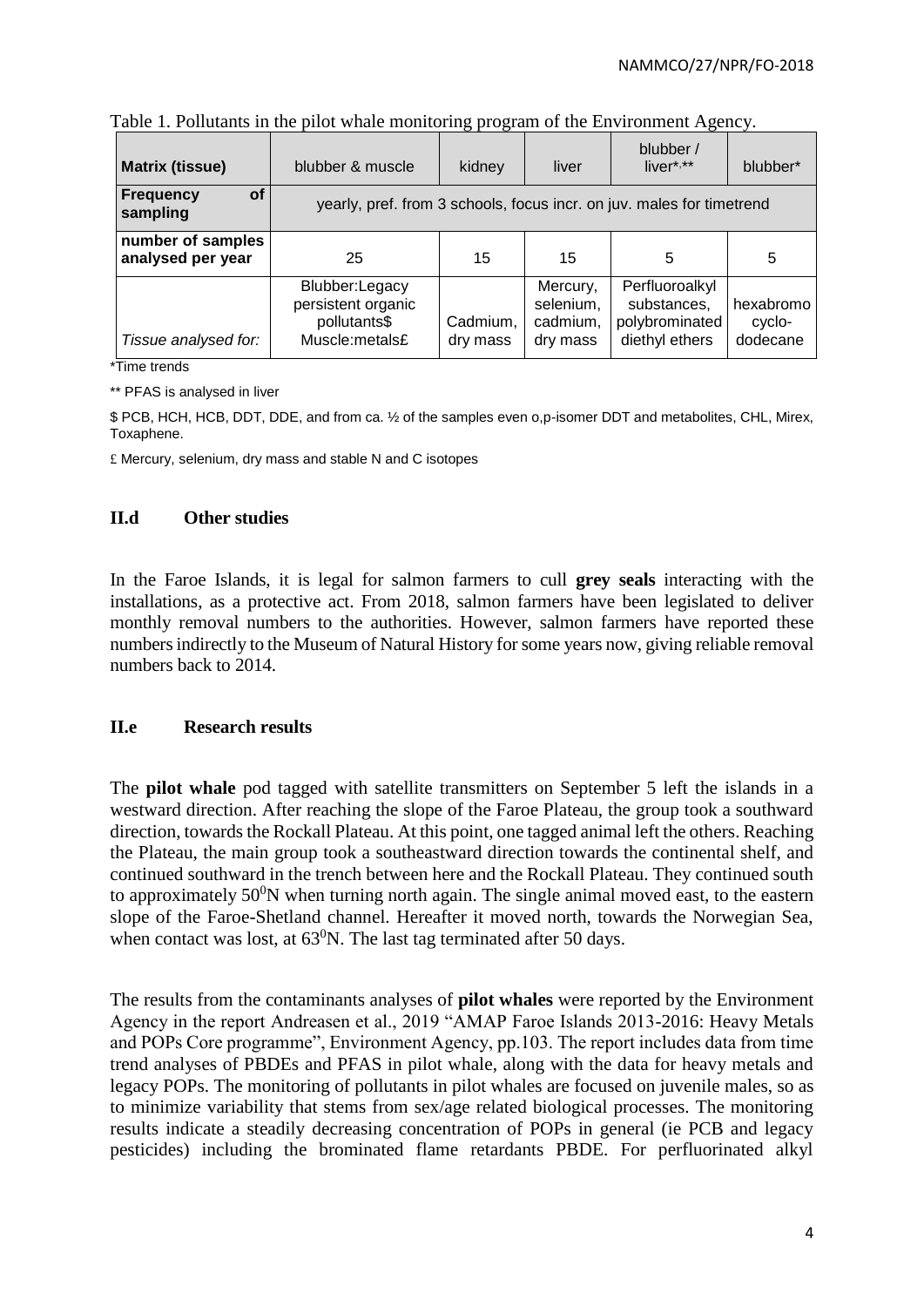substances, like PFOS, however, there are no clearly discernible trend, other than that the concentrations appear to have levelled out, or still be on a weakly increasing curve.

Analyses of mercury accumulation in sensory organs (eye and inner ear) of **pilot whales** and mercury selenium interactions using the synchrotron based techniques X-ray absorption spectroscopy and X-ray fluorescence mapping was presented at the synchrotron conference XAFS 2018 in Krakow, Polland in July 2018. The presentation was held by Gosia Korbas, a scientist from the Department of Anatomy and Cell Biology/ Canadian Light Source, Saskatoon, SK Canada. The analyses in pilot whale are results of a co-operation between the Environment Agency and the scientist.

# **III. ONGOING (CURRENT) RESEARCH**

The Museum of Natural History will continue to track **pilot whales** by satellite telemetry, in order to monitor migration and the distribution area of pilot whales recruiting to the Faroese harvest.

The Museum of Natural History will continue the summer census surveys for estimating the abundance of the **grey seal** population in the islands.

# **IV. ADVICE GIVEN AND MANAGEMENT MEASURES TAKEN**

In a new amendment to the legislation regulating fish farming activities in the islands, it has become mandatory for farmers to deliver statistics to the authorities once a year, on monthly removals of grey seals for each farming locality separately. This is based on a recommendation from NAMMCO, to collect statistics of the removals of grey seals around fish farms.

The Fisheries Inspection has followed the recommendations from NAMMCO, that Faroes should collect data on bycatch of marine mammals in the pelagic fisheries targeting mackerel, herring and blue whiting, and has performed opportunistic inspections of the fleet over all seasons. For all fisheries, fishermen are mandated to deliver this information, both in the electronic and paper logbooks.

#### **V. PUBLICATIONS AND DOCUMENTS**

- Andreasen, B., Hoydal, K., Mortensen, R., Erenbjerg S.V., and Dam, M. 2019. AMAP Faroe Islands 2013 – 2016: Heavy Metals and POPs Core Programme, Umhvørvisstovan, Argir, Faroe Islands,  $x + 103$  pp
- Korbas, M., Hoydal, K., Dam, M., Barst, B.D. and Basu, N. 2018. From fruit flies to whales: probing mercury toxicity across the animal kingdom with X-ray fluorescence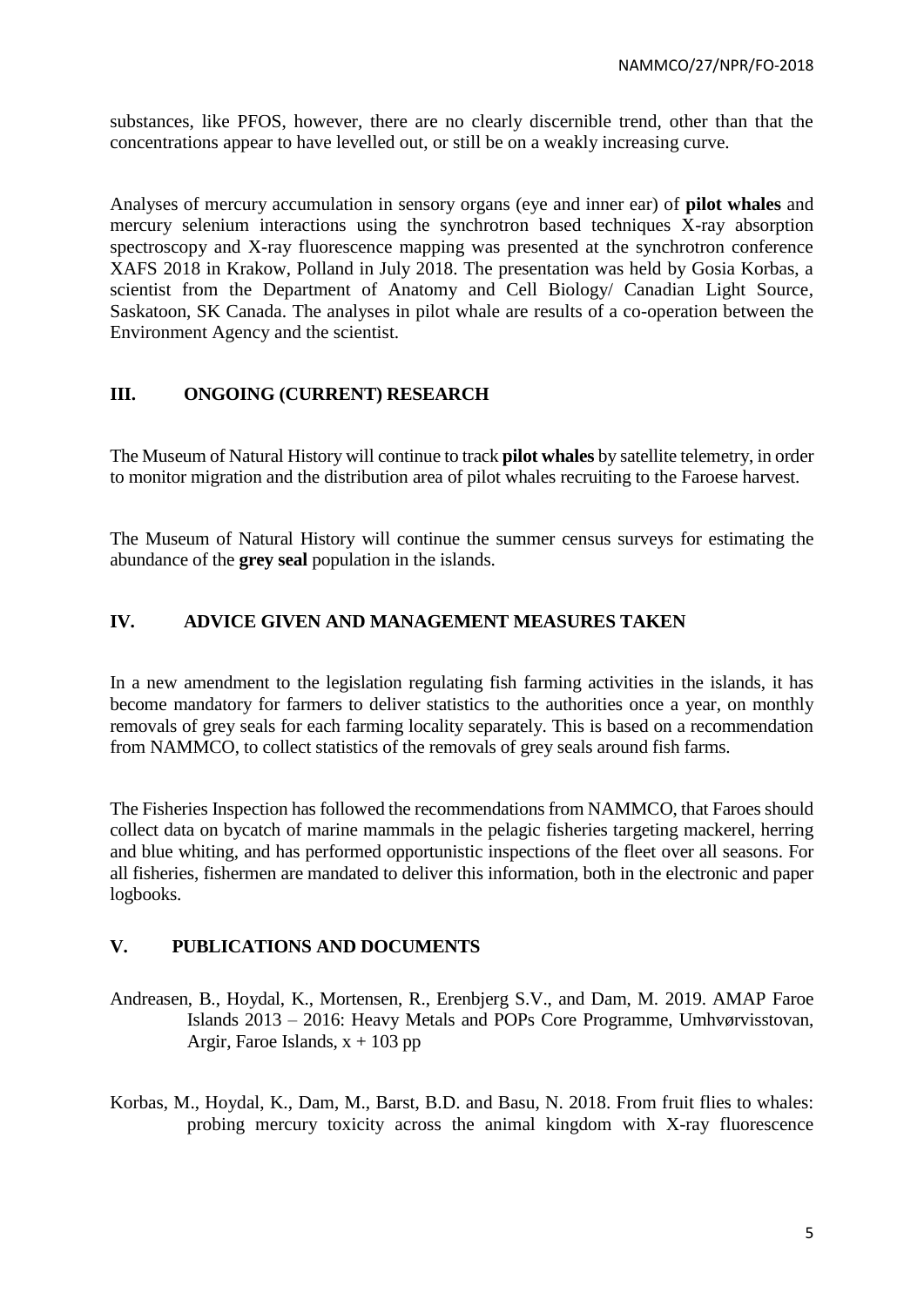mapping and XAS. Oral presentation at XAFS 2018, 17 International Conference on X-Ray Absorption Fine Structure, 22.-27.07.2018, Krakow, Poland

- Mikkelsen, B., Hoydal, K and Dam, M. 2018. Faroe Islands Progress report on Marine Mammals 2017. Paper presented to the NAMMCO Scientific Committee, November 13-16, M/S Polarlys, Norway. 6pp.
- Pike, D. G., Gunnlaugsson, T., Desportes, G., Mikkelsen, B., Vikingsson, G. A. and Bloch, D. 2018. Estimates of the relative abundance of long-finned pilot whales (*Globicephala melas*) in the Northeast Atlantic from 1987 to 2015 indicate no long-term trends. NAMMCO Scientific Working Group on Abundance Estimates. May 22-24, Copenhagen, Denmark. 39 pp.
- Pike, D. G., Gunnlaugsson, T., Mikkelsen, B., Halldórsson, S. D., Vikingsson, G. A. Acquarone, M. and Desportes, G. 2018. Estimates of the abundance of cetaceans from the T-NASS Icelandic and Faroese ship surveys conducted in 2007. NAMMCO Scientific Working Group on Abundance Estimates. May 22-24, Copenhagen, Denmark. 32 pp.
- Pike, D. G., Gunnlaugsson, T., Mikkelsen, B. and Vikingsson, G. A. 2018. Estimates of the abundance of cetaceans from the NASS Icelandic and Faroese ship surveys conducted in 2015. NAMMCO Scientific Working Group on Abundance Estimates. May 22-24, Copenhagen, Denmark. 31 pp.